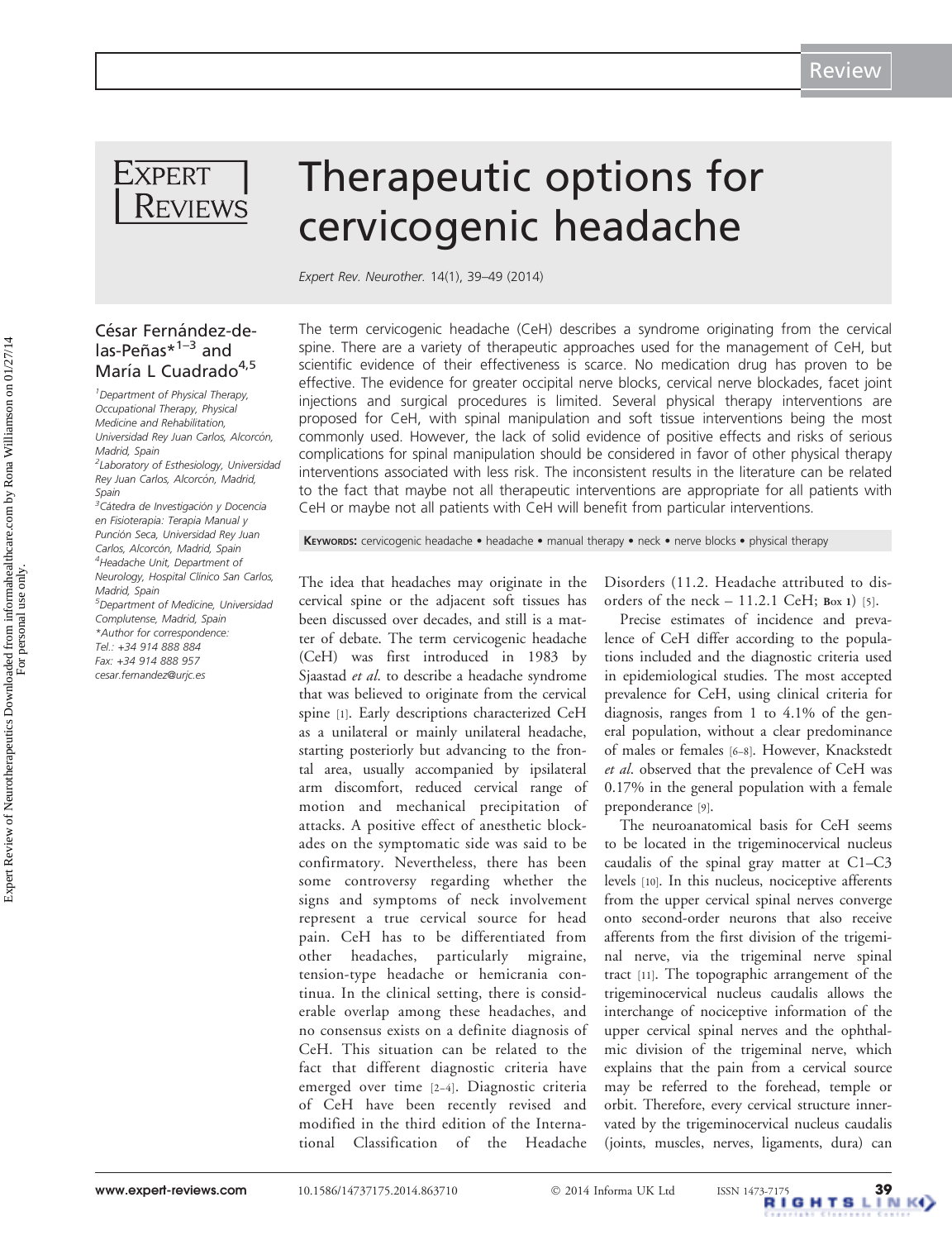## Box 1. Diagnostic criteria for cervicogenic headache (according to the International Classification of Headache Disorders† ).

## **Description**

Headache caused by a disorder of the cervical spine and its component bony, disc and/or soft tissue elements, usually but not invariably accompanied by neck pain

## Diagnostic criteria

- Any headache fulfilling criterion C
- Clinical, laboratory and/or imaging evidence of a disorder or lesion within the cervical spine or soft tissues of the neck, known to be able to cause headache
- Evidence of causation demonstrated by at least two of the following:
	- Headache has developed in temporal relation to the onset of the cervical disorder or appearance of the lesion
	- Headache has significantly improved or resolved in parallel with improvement in or resolution of the cervical disorder or lesion
	- Cervical range of motion is reduced and headache is made significantly worse by provocative maneuvers
	- Headache is abolished following diagnostic blockade of a cervical structure or its nerve supply
- Not better accounted for by another ICHD-3 $<sup>†</sup>$  diagnosis</sup>

<sup>†</sup>The International Classification of Headache Disorders, 3rd Edition (beta version) [\[5\]](#page-7-0).

be implicated in the genesis of CeH [\[12\]](#page-7-0). However, Knackstedt did not find specific changes in MRI of craniovertebral structures in patients with CeH [[13](#page-7-0)]. Some authors have also suggested that proinflammatory mediators, for example, cytokines, IL-1  $\beta$  and TNF- $\alpha$  can be involved in the pathophysiology of CeH [[14](#page-7-0)–[16\]](#page-7-0).

Many treatments have been proposed for CeH, but only few of them have been tested in randomized controlled trials, and even fewer have proven effective [[17](#page-7-0)]. This is particularly important since it seems that CeH does not improve over time in contrast to other secondary headaches [[18](#page-7-0)], so better therapeutic management of this headache would be clinically important. The current paper will discuss the medical and physical therapy options for the therapeutic management of patients with CeH.

#### Medical interventions for cervicogenic headache

Patients with CeH may be treated by different health care professionals (neurologists, rheumatologists, anesthetists, physical therapists, orthopedic surgeons and neurosurgeons). In each case, the recommended treatment seems more dependent on the particular specialty of the professional in-charge of the patient than the research supporting it [[19](#page-7-0)].

The existence of a wide range of therapies without clear effectiveness can be, in part, a product of an inconclusive understanding of the underlying pathology of CeH. Moreover, diagnostic criteria have changed over time, so the selection of patients has shown marked variations between different studies. Commonly used treatment options include medications, nerve blocks or local injections of anesthetics, physical therapy and surgery [[20](#page-7-0)].

## Oral medications

Individuals with CeH normally take analgesics or antiinflammatory drugs to mitigate the pain [\[21\]](#page-7-0). Some patients are also prescribed antidepressants, antiepileptics or muscle relaxants [[10](#page-7-0),[21](#page-7-0)]. However, none of these drugs have been rigorously studied in controlled trials, so none of them has demonstrated efficacy for CeH [[10,22](#page-7-0)]. In fact, when used as the only mode of treatment, medications do not generally provide substantial pain relief.

Drug responses may help differentiate CeH from other similar headaches. Unlike hemicrania continua, CeH does not show an absolute response to indomethacin [[23](#page-7-0)]; unlike migraine, CeH does not respond to ergots or triptans [\[24,25\]](#page-7-0).

## Botulinum toxin injections

Botulinum toxin type A injections in the cervical muscles have been apparently helpful in some patients [\[26\]](#page-7-0). However, a recent randomized controlled trial did not demonstrate a beneficial effect of onabotulinum toxin type A in CeH [[27](#page-7-0)]. In fact, to date, there is no sufficient evidence supporting a clinically relevant or a statistically significant effect of botulinum toxin injections in patients with chronic neck pain associated with or without associated CeH [[28](#page-7-0)].

#### Greater occipital nerve blocks

Anesthetic blockades of the greater occipital nerves (GONs) are commonly used in CeH, both for diagnosis and treatment. However, the scientific evidence for their efficacy is limited, since the majority of studies are small or noncontrolled [\[29\]](#page-7-0). Naja et al. [[30\]](#page-7-0) were able to demonstrate efficacy in a doubleblind, controlled trial with follow-up of 2 weeks. Fifty patients diagnosed with CeH were randomly divided into two groups that received injections of either an anesthetic mixture or placebo over the greater and lesser occipital nerves. Anesthetic blocks were significantly effective in reducing pain parameters. Furthermore, in an open study, the same authors found that repeated injections with the active drug could get longer periods of remission [\[31\]](#page-7-0). In a series of 28 patients with CeH, Inan et al. [[32\]](#page-7-0) found that the therapeutic effect obtained with GON blockades was similar to that achieved by blocking the C2/C3 nerves. In addition, several noncontrolled observational studies have reported favorable responses in over 70% of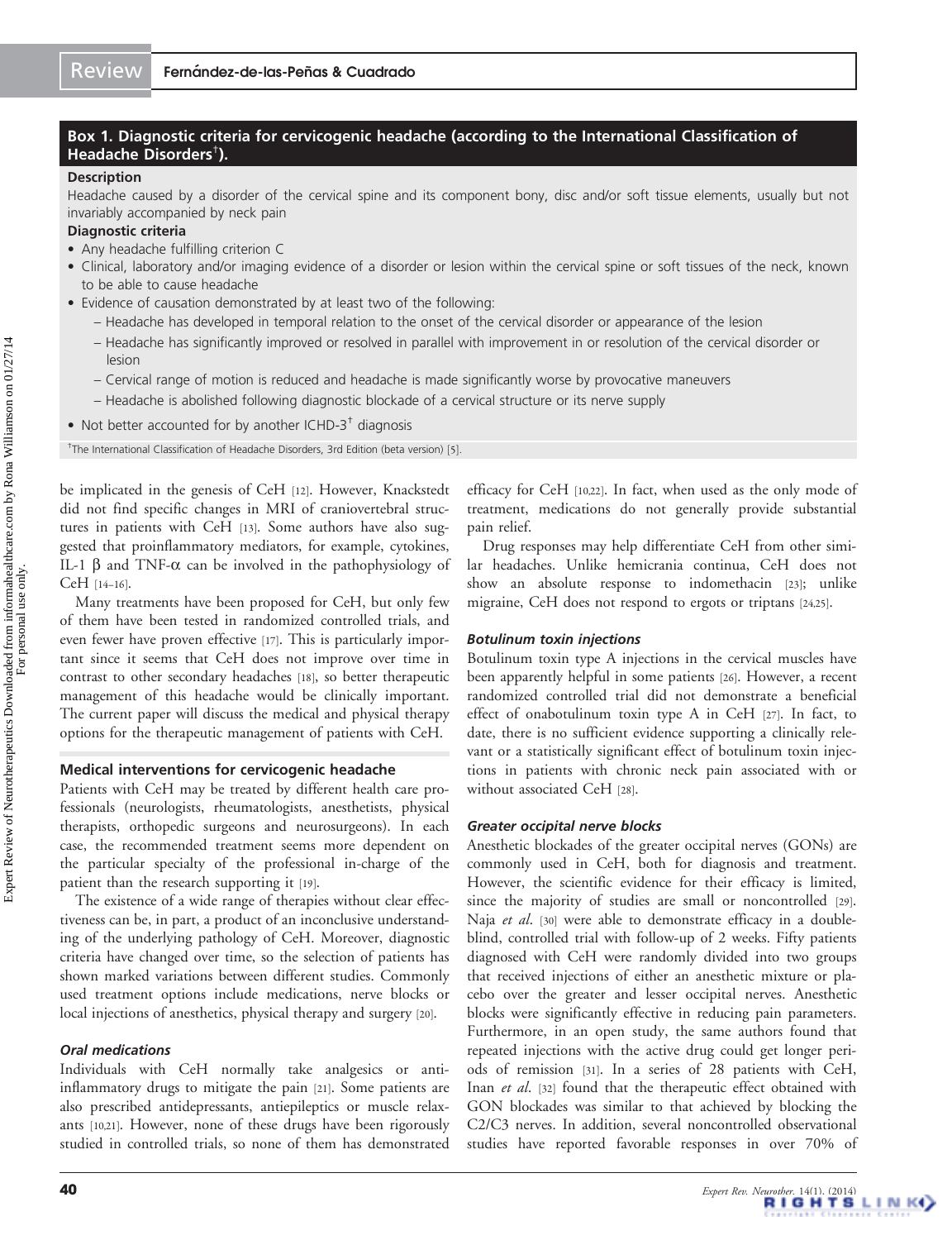patients receiving occipital nerve blocks either with anesthetics alone or with anesthetics plus corticosteroids [[33](#page-7-0)–[36\]](#page-8-0). Headache relief is already apparent in the first few minutes, which can support the diagnosis of CeH [\[34,](#page-7-0)[36\]](#page-8-0). However, occipital nerve blocks can also arrest other headaches different to CeH, such as occipital neuralgia, cluster headache or migraine [\[37,38\]](#page-8-0). Baron et al. found that a wide spectrum of cervically mediated symptoms including neck range of motion, headache, neck pain and dizziness could respond to this procedure, and that certain examination findings might help to predict benefit from GON blockades [[39](#page-8-0)].

# Cervical nerve blockades, facet joint injections & epidural steroid injections

CeH may also be treated with anesthetic blockades of the cervical nerves (C1–C3) and/or facet joint injections [\[40\]](#page-8-0). Indeed, in a retrospective study, Narouze et al. found that lateral atlantoaxial (C1/C2) intra-articular corticosteroid injections could provide short-term analgesia lasting up to a few months in patients with atlantoaxial joint pain [\[41](#page-8-0)]. A chart review by Zhou et al. also showed that fluoroscopically guided C1/C2 and C2/C3 facet joint injections and C2–C3 spinal rami blocks with anesthetics and corticosteroids were effective and well tolerated for the treatment of CeH [\[42\]](#page-8-0). Martelletti et al. found that epidural steroid injection into the epidural cervical space at C6–C7 or C7–T1 level [\[43\]](#page-8-0) was effective at short (12 h) and medium (4 weeks) terms [\[44\]](#page-8-0) but not at long term [\[45\]](#page-8-0) for the relief of pain in patients with CeH.

# Surgical procedures

The last therapeutic option for patients with CeH seems to be surgery. The most studied surgical intervention is percutaneous radiofrequency neurotomy [\[10\]](#page-7-0). The major problem in evaluating this technique is the existence of several different approaches: radiofrequency neurotomy of C2 medial rami [\[46\]](#page-8-0), radiofrequency neurotomy of C3–C6 medial rami [[47](#page-8-0)] and radiofrequency neurotomy of sinuvertebral nerves of C3/C4 [\[48\]](#page-8-0). The results are conflicting since some studies have reported positive outcomes [[49,50](#page-8-0)], whereas others have not [[51\]](#page-8-0). In fact, Haspeslagh et al. did not find evidence that radiofrequency treatment of cervical facet joints and upper dorsal root ganglions was more effective than GON blockade in patients with CeH [[52](#page-8-0)].

Some authors propose the use of pulsed radiofrequency as a potential treatment for patients with CeH related to the C2 nerve [[53](#page-8-0)–[56\]](#page-8-0). The main difference with continuous radiofrequency is that pulsed radiofrequency delivers high-intensity currents in pulses, making heat dissipate so that temperatures are not as neurodestructive. It seems that radiofrequency should be particularly applicable for the treatment of headache stemming from the C2–C3 zygapophyseal joints, in which case the target nerve is the third occipital nerve.

Other surgical option is decompression and microsurgical neurolysis of the C2 spinal nerve, with excision of scars as well as ligamentous and vascular elements that produce nerve compression [[57](#page-8-0)]. Again, evidence of its effectiveness is scarce.

Occipital nerve stimulation is emerging as a promising therapy for some patients with refractory and intractable headaches. This form of neuromodulation involves surgical positioning of leads containing electrodes under the skin of the occipital region. The leads are energized with electrical signals coming from an internal pulse generator. Rodrigo-Royo et al. reported that occipital nerve stimulation was effective in four patients with chronic CeH [\[58\]](#page-8-0). However, the effectiveness of occipital neuromodulation for CeH has not been tested in controlled studies.

# Physical assessment & cervicogenic headache

Physiotherapy is the therapeutic option most frequently requested and used by individuals with CeH (around 75%) [\[59\]](#page-8-0). In fact, although the evidence in favor of physical therapy is somewhat limited, it is nevertheless greater than that supporting most medications, anesthetic injections and surgical procedures for CeH [\[60\]](#page-8-0). Clinical reasoning for the management of patients with CeH with physical therapy is clearly justified by the presence of several musculoskeletal impairments of the cervical spine in these patients. This association should be expected, given that the source of the pain is located at the cervical structures. Here, we briefly summarize the most updated data on this topic.

## Restriction in cervical range of motion

A reduced cervical range of motion is advocated as one of the main features of CeH. Indeed, restricted cervical range of motion is considered a diagnostic criterion for CeH [\[1](#page-7-0)–[4](#page-7-0)]. A restriction of cervical movement is a variable finding in other headaches, but CeH characteristically shows a clear limitation in neck motion [[61](#page-8-0),[62](#page-8-0)] that is not related to age [\[63\]](#page-8-0). Furthermore, headache frequency and associated disability are correlated with such reduction of neck movement in patients with CeH [\[64\]](#page-8-0).

Although any cervical spine motion can be limited, it seems clear that rotation is the most affected movement. It has been suggested that patients with CeH exhibit side-to-side differences of at least 10˚ in cervical rotation [\[65\]](#page-8-0). This assumption was based on the use of the cervical flexion-rotation test [\(FIGURE](#page-3-0) 1) as a clinical tool for the diagnosis of upper cervical spine restriction. This test is carried out by placing the cervical spine of the patient in flexion while the therapist passively rotates the head. The basis of the test is that cervical motion is limited to the C1–C2 level when the head is held in full flexion [[66](#page-8-0)]. It has been found that subjects with CeH have an average of 28˚ of atlantoaxial rotation to the side of the headache as compared with an average rotation of 44˚ toward the asymptomatic side and in healthy people. The cervical flexion–rotation test has showed an overall diagnostic accuracy of 85–91% for CeH [[67](#page-8-0)], with a positive cutoff value of 32° [[68](#page-8-0)].

## Upper cervical spine dysfunction

Physical therapists contend that they can diagnose cervical sources of headache by manual examination of the upper cervical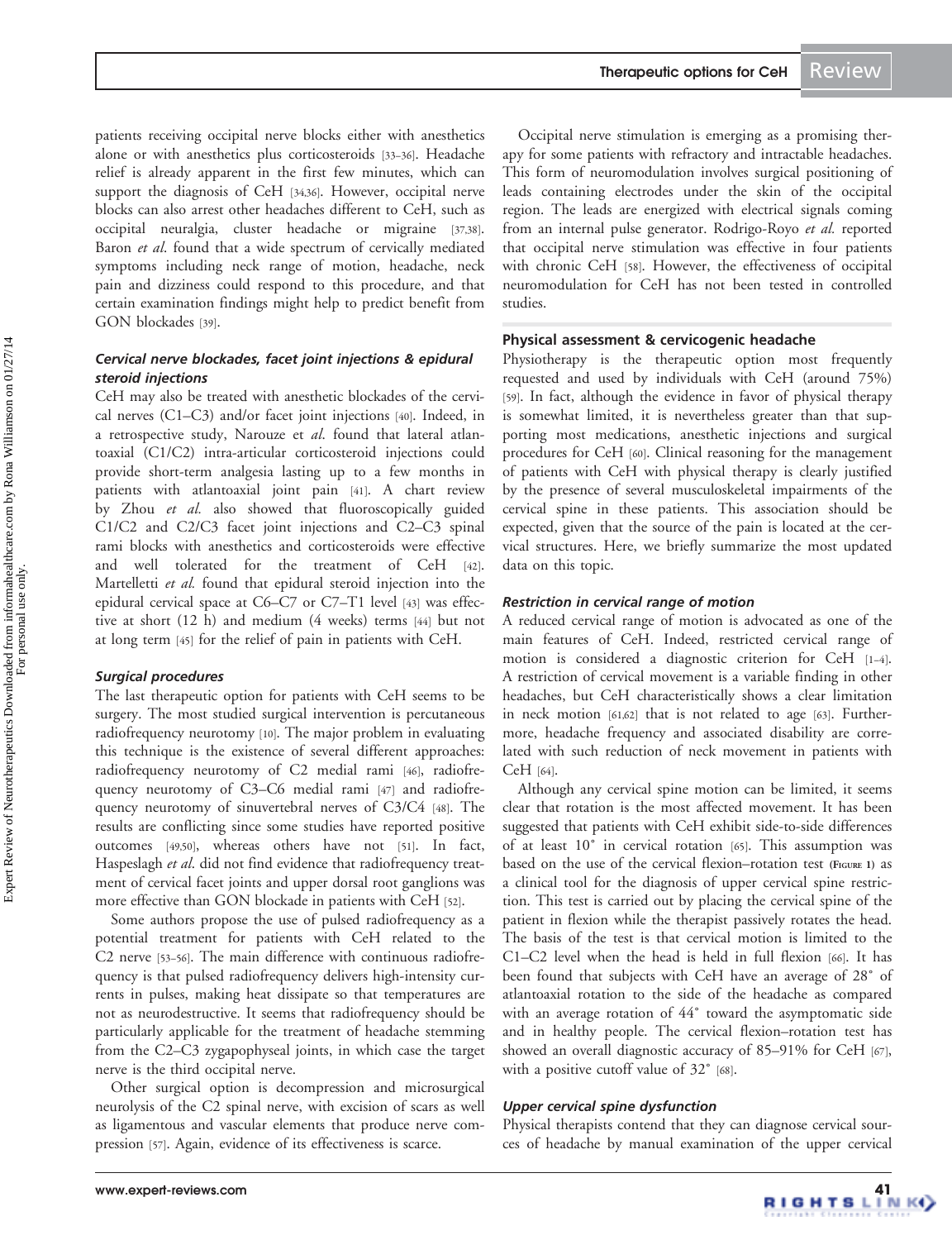<span id="page-3-0"></span>

**Figure 1. The cervical flexion–rotation test.** The cervical spine of the patient is placed in flexion while the therapist passively rotates the head to each side.

joints with palpation and mobility tests [[69,70](#page-8-0)]. For manual diagnosis of cervical spine dysfunctions, passive accessory intervertebral movements are proposed (FIGURE 2). The diagnosis of cervical spine dysfunction is made when a joint exhibits early end-feel, increased quality of resistance and reproduction of the patient's complaint [\[71](#page-8-0),[72\]](#page-9-0). A study published in 1988 compared manual diagnosis made by a physical therapist with that made with diagnostic blocks of cervical facets joints reporting an accuracy of 100% [[73](#page-9-0)]. However, the sample size was small and the blocks were not controlled. Other studies have reported a good inter-rater reliability (k: 0.4–0.8) for this kind of assessment in patients with CeH [\[74](#page-9-0)]. However, the validity of this assessment is not universally accepted [\[75](#page-9-0),[76](#page-9-0)].

There are several studies suggesting that upper cervical spine joint dysfunctions, particularly at C0/C1 and C1/C2 segments are highly prevalent in patients with CeH and that they can help to discriminate between CeH and other headaches such as tension- type headache or migraine [[62,](#page-8-0)[77](#page-9-0)–[80\]](#page-9-0). A systematic review found very limited evidence for cervical dysfunction in patients with migraine other than in animal models [\[81](#page-9-0)].



Figure 2. Posterior–anterior upper cervical spine joint mobilization (passive accessory intervertebral movements). The thumbs of the therapist make contact over the C1/C2 zygapophyseal joint. A posterior–anterior glide is applied to the joint.

#### Cervical muscle impairments

Patients with CeH also exhibit deficits in the strength of cervical flexor and extensor muscles as compared with patients suffering from migraine or tension-type headache [\[62,](#page-8-0)[77,78,82](#page-9-0)]. There is preliminary evidence suggesting that cervical extensor muscle strength is particularly affected in CeH originating from trauma following a motor vehicle accident [\[83](#page-9-0)].

Some studies have revealed an altered motor strategy during the clinical execution of the craniocervical flexion test in patients with CeH. The craniocervical

flexion test represents a clinical indicator of impaired activation of the deep cervical flexor muscles, the longus capitis and colli [[84\]](#page-9-0). The features assessed are the activation and isometric endurance of the deep cervical flexor muscles as well as their interaction with the superficial cervical flexor muscles during the performance of five progressive stages of increasing craniocervical flexion range of motion [[85](#page-9-0)]. Patients with CeH show greater activation of the sternocleidomastoid muscle and reduced activity of the longus colli and longus capitis muscles [[62](#page-8-0)[,77,78](#page-9-0),[86](#page-9-0)].

Jull et al. demonstrated reduced cross-sectional area of the semispinalis capitis, but not longissimus capitis or trapezius muscles, measured at the level of C2 vertebrae on the symptomatic side in patients with CeH [\[77\]](#page-9-0). Such selective atrophy might be attributed to localized involvement of the upper cervical segments.

## Musculoskeletal impairments can help differential diagnosis in CeH

It seems that no one of the clinical signs and symptoms are sufficient to discriminate CeH from other types of headache. If the source of the pain is the cervical spine, musculoskeletal dysfunctions should be mainly present in CeH and not in other headaches. Two studies investigated whether a cluster of musculoskeletal impairments can help to differentiate between patients with CeH and with other headaches. Those studies reported that the presence of palpable painful upper cervical joint dysfunction, restricted cervical spine extension and impaired performance on the craniocervical flexion test exhibited 100% sensitivity and 94% specificity to differentiate CeH from tension-type headache and migraine [\[77,78](#page-9-0)]. Although further research is clearly required to validate the capacity of this pattern of musculoskeletal impairments to differentially diagnose CeH, incorporating measures of cervical function to the physical examination appears promising as a clinical diagnostic aid. Additionally, the presence of these musculoskeletal impairments can orientate the proper management of these patients with physical therapy.

## Physical therapy for cervicogenic headache

Numerous physical therapy interventions are proposed for the management of CeH: spinal manipulation [\(FIGURE](#page-4-0) 3), massage, stretching, connective tissue, dry needling [\(FIGURE](#page-4-0) 4), spinal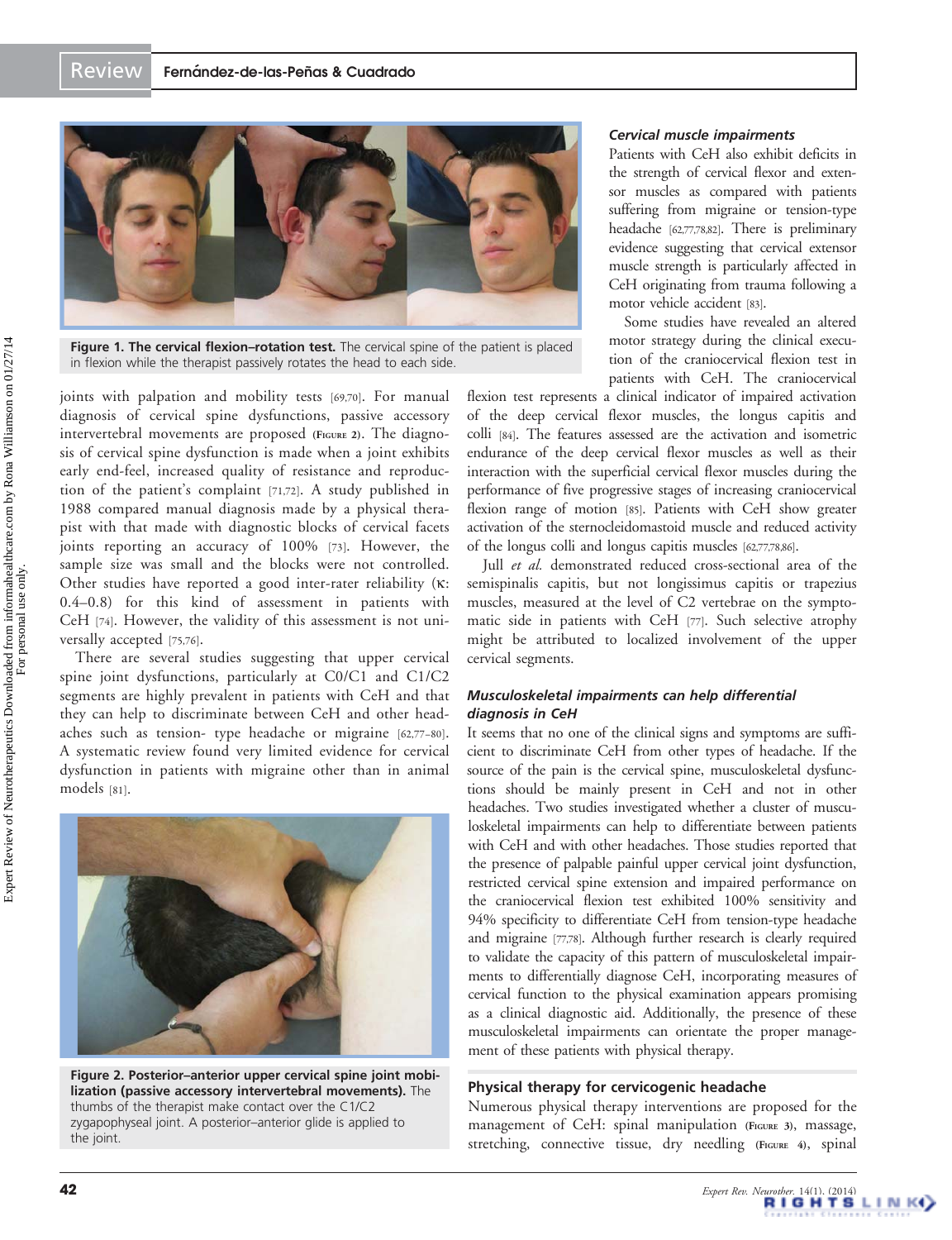<span id="page-4-0"></span>mobilization or neuromuscular approaches [\[87\]](#page-9-0). What is certain regarding CeH is that a cooperative effort should be considered in the treatment of these patients between physical therapists, neurologists and surgeons. A multidisciplinary effort leads to a better management of CeH [\[88\]](#page-9-0). The next section discusses the best evidence available for the different physical therapy options applied for CeH.

#### Spinal manipulation or mobilization

A survey conducted in Australia reported that spinal joint mobilization and/or manipulation were the manual therapies most used by physical therapists for the treatment of patients with CeH [[89](#page-9-0)]. This preference is based on the clinical rationale that CeH represents referred pain elicited by nociceptive stimulation of upper cervical spine joints and that clinical trials involving patients with proven painful disorders of upper cervical zygapophyseal joints have shown significant relief of the headaches with treatment directed at cervical pain generators [\[90\]](#page-9-0). In addition, several studies have showed that noxious stimulation of the atlanto-occipital (C0/C1), lateral atlantoaxial (C1/C2) and C2–C3 zygapophyseal joints provoke pain in the occipital region [[91](#page-9-0)–[93\]](#page-9-0). Therefore, it seems logical that for effective management of CeH manual therapy, interventions should target the upper cervical spine joints, particularly the C1/C2 segment.

Several systematic reviews investigated the effectiveness of spinal manipulation in the management of headaches, particularly tension-type, migraine and CeH [\[94](#page-9-0)–[98](#page-9-0)]. These reviews yielded inconsistent results, most probably because spinal manipulation is not equally effective for different headaches [[99\]](#page-9-0). In fact, it seems that spinal joint manipulation might be effective for CeH. A recent systematic review found six randomized controlled trials suggesting that spinal joint manipulation was more effective than physical therapy, gentle massage, drug therapy or no intervention at all, whereas three trials showed no differences compared with placebo, manipulation, physical therapy, massage or waiting lists [\[100](#page-9-0)]. The highest quality randomized controlled trial was per-formed by Jull et al. [\[101\]](#page-9-0). These authors found that spinal joint manipulation and specific exercise targeted to deep neck flexor muscles reduced headache frequency and intensity in patients with CeH at short and long-term follow-up [\[101](#page-9-0)]. Haas et al. aimed to make preliminary estimates of the relationship between headache outcomes and the number of spinal manipulations received [\[102](#page-9-0)]. This study showed that a positive effect might be obtained in the range of 8–16 sessions for headache relief in CeH although a dose effect cannot be ruled out at this stage [\[102\]](#page-9-0). The application of spinal joint manipulations targeted to the upper cervical spine is recommended for CeH, but not for tension-type headache, in some evidence-based guidelines [\[103\]](#page-9-0).

Nevertheless, the use of cervical spinal joint manipulations remain controversial because of the reported adverse reactions and subsequent concerns about safety. These adverse reactions range from minor conditions such as stiffness, increased pain and limitation in motion [[104\]](#page-9-0), to more serious injuries, including permanent neurological deficits, dissection of carotid or vertebral arteries and also death [\[105,106](#page-9-0)]. If all contraindications



Figure 3. Upper cervical spine joint manipulation. The therapist uses the manipulative hand to localize the targeted segment (C1/C2) in rotation motion and uses the hand to perform a highvelocity, low-amplitude thrust into rotation, which is directed up toward the patient's contralateral eye.

and red flags are ruled out (i.e., osteoporosis, vertebral artery impairments or fracture), there is potential for a clinician to prevent 44.8% of adverse events associated with cervical manipulation. Yet, 10.4% of the events are unpreventable so that cervical spine manipulation carries an inherent risk even after a thorough exam and proper clinical reasoning [\[107\]](#page-9-0). In such a scenario, spinal joint mobilization techniques are considered to be safer than cervical spine manipulation. Certain studies have specifically investigated the effectiveness of joint mobilization of the upper cervical spine in patients with CeH. Youssef and Shanb found that upper cervical spine mobilization was more effective than massage therapy for reducing headache pain parameters and cervical range of motion in patients with CeH [[108](#page-10-0)]. On the other hand, Hall et al. demonstrated that the application of sustained natural apophyseal glides in rota-tion targeted to the C1/C2 joint [\(FIGURE](#page-5-0) 5) led to an immediate reduction of pain in patients with CeH [[109\]](#page-10-0).



Figure 4. Dry needling applied over trigger points in the upper trapezius muscle.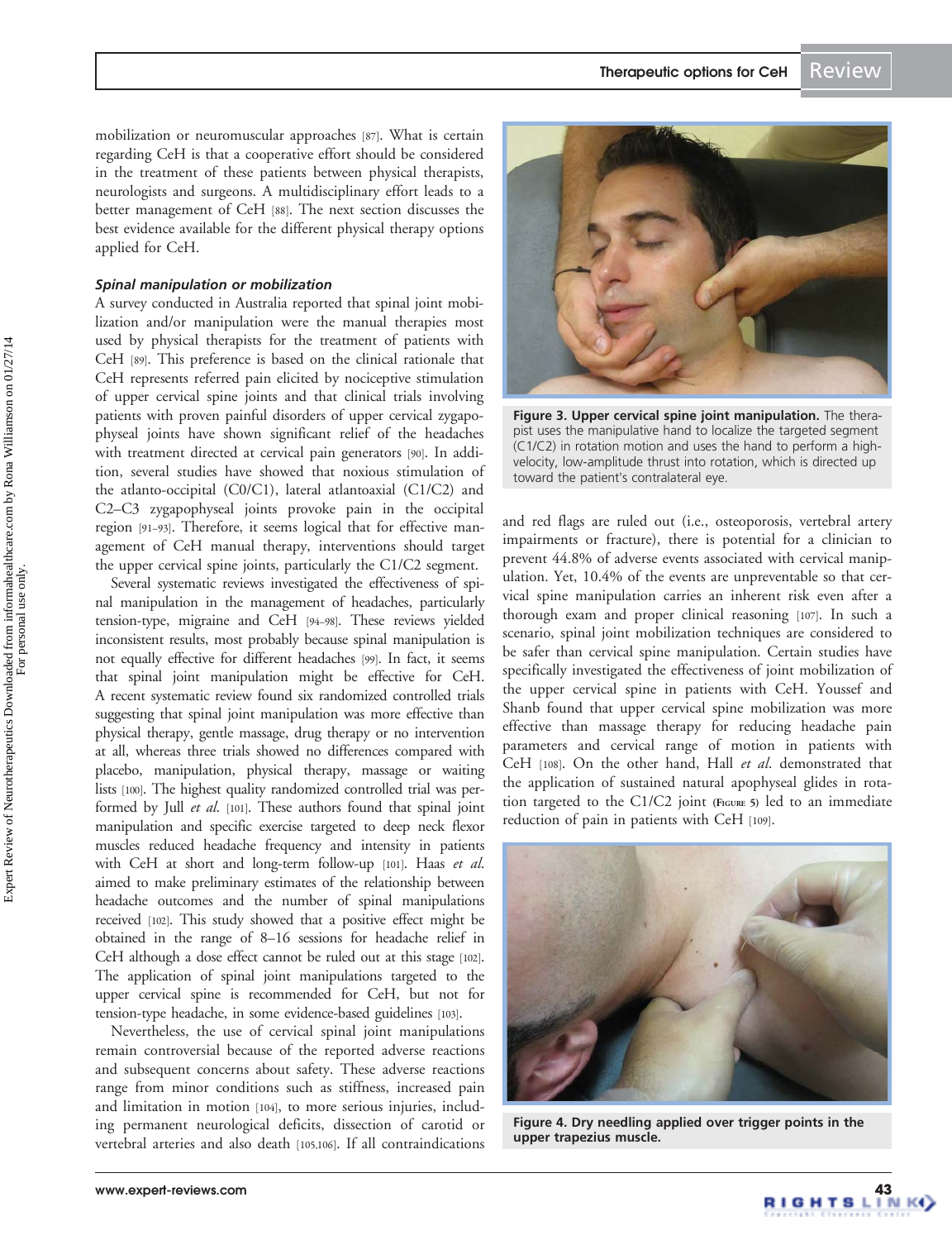<span id="page-5-0"></span>

Figure 5. Sustained natural apophyseal glides in left rotation targeted to the C1/C2 joint. The therapist places the thumbs over the C1/C2 joint on the left side by applying a posterior–anterior and inferior–superior slide to the joint. The patient actively turns the head to the left in a pain-free range of motion.

Since there are close anatomical, functional and pathophysiological relationships between the cervical spine and the temporomandibular joint (TMJ) [[110,111\]](#page-10-0), some authors have suggested that the TMJ could also contribute to headache [[112](#page-10-0)]. Two studies have determined that the inclusion of manual therapies targeted to the TMJ in combination with manual therapy targeted to the cervical spine was more effective for decreasing headache intensity and increasing neck function in patients with CeH [[113](#page-10-0),[114\]](#page-10-0). These authors indicate that clinicians should



Figure 6. Manual therapy addressing trigger points in the sternocleidomastoid muscle. The fingers of the therapist grasp the taut band from both sides with a pincer palpation and stroke centrifugally away from the trigger point.

look for features of TMJ disorders when examining patients with CeH, particularly if previous treatment fails when directed to the cervical spine [\[113,114](#page-10-0)].

## Soft tissue interventions

CeH pain has been mostly related to joint, disk and ligament disease of the upper cervical spine. However, the upper cervical nerves also receive afferent inputs from the muscle tissues. Accordingly, some authors claim that analyzing and managing of muscle imbalances may increase the effectiveness of physical therapy interventions for CeH [[115](#page-10-0)–[117](#page-10-0)]. There is one case report showing that treatment of sternocleidomastoid muscle trigger points (hypersensitive spots eliciting referred pain with stimulation) was effective for the management of CeH [\[118\]](#page-10-0). Otherwise, a pilot randomized controlled study revealed that manual therapy targeted to sternocleidomastoid muscle trigger points (FIGURE 6) was effective for improving headache intensity, pressure sensitivity, cervical range of motion and motor performance of the deep cervical flexors in individuals with CeH [\[119\]](#page-10-0). A recent systematic review has concluded that manual therapies targeted to either muscle or joints of the upper cervical spine might be an effective treatment for CeH, although this conclusion should be considered with caution at this stage since the studies mostly included participants with infrequent CeH [[120](#page-10-0)].

#### Other physiotherapeutic interventions

Other therapy modalities, such as transcutaneous electrical nerve stimulation, have been investigated in patients with CeH with some positive results [\[121](#page-10-0),[122\]](#page-10-0). However, most of these studies were not controlled [\[123\]](#page-10-0). Some authors have suggested that transcutaneous electrical nerve stimulation should be applied to specific, not to all, patients with CeH [[124\]](#page-10-0).

#### Prognosis variables for physical therapy

The inconsistent results concerning physiotherapy management of CeH can be related to the fact that maybe not all therapeutic interventions are appropriate for all patients with CeH, or maybe not all patients with CeH will benefit from a particular intervention [\[125](#page-10-0)]. In line with this hypothesis, some studies have tried to identify potential prognostic variables to guide some physical therapy interventions in patients with CeH.

Niere found that a higher frequency of attacks predicted a positive response of patients with CeH to spinal manipulative therapy [\[126](#page-10-0)]. Fleming et al. reported that age and provocation or relief of headache with movement were factors associated with better outcomes in patients with CeH undergoing physical therapy [[127\]](#page-10-0). Alternatively, Jull et al. could not find a concrete pattern of variables that might predict responsiveness to physiotherapy in patients with CeH [[128\]](#page-10-0).

It seems plausible that different therapeutic techniques might be effective for specific subgroups of patients. Therefore, subclassification could help to identify those patients who are most likely to benefit of certain therapeutic approaches. As a consequence, the treatment choice for CeH should be made on an individual basis [\[129](#page-10-0)].

For personal use only.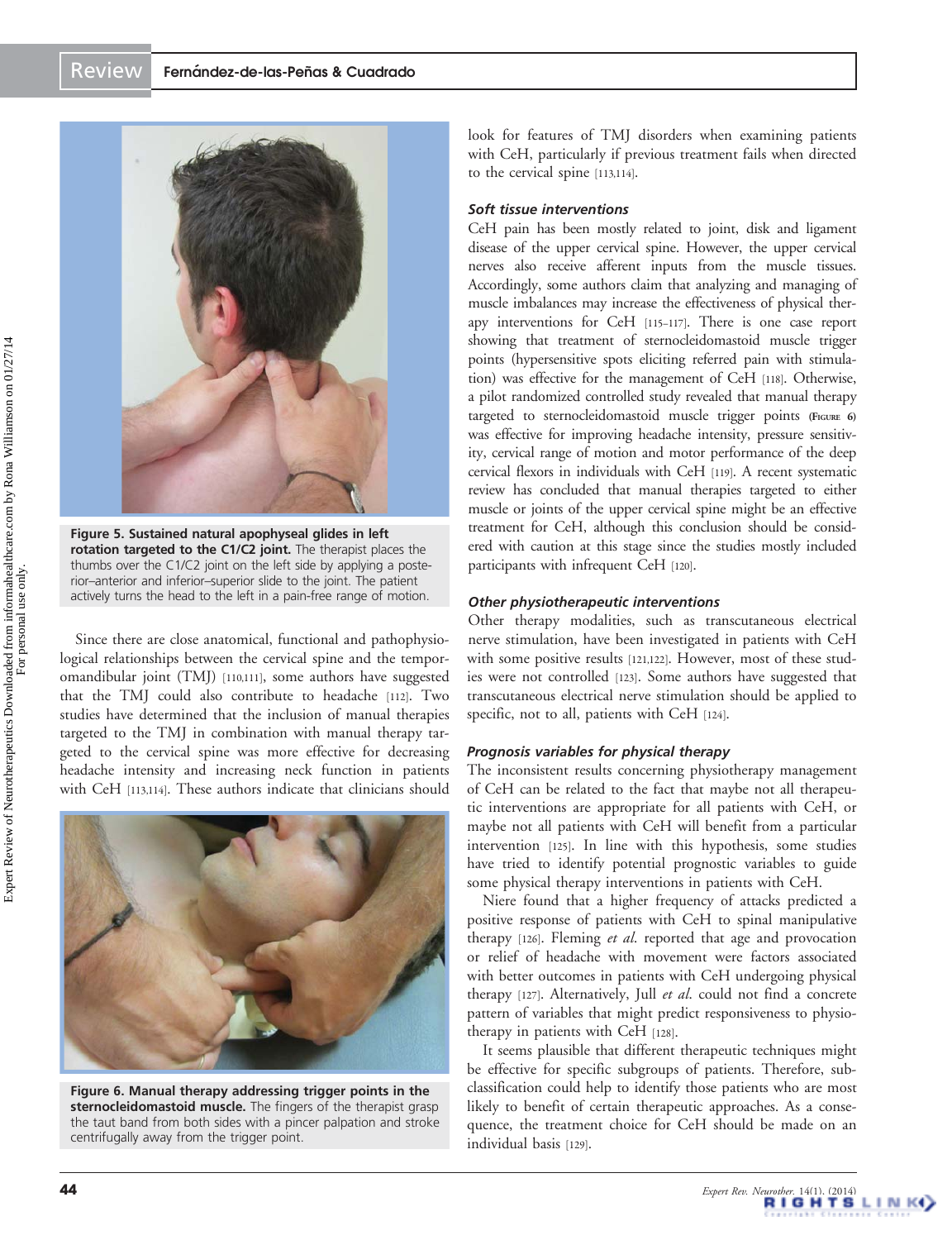Complementary and alternative therapies are used by some patients with CeH, albeit they are not supported by scientific evidence. For instance, few studies have investigated the effects of acupuncture for management of CeH pain, and the results are controversial [\[130](#page-10-0)–[132\]](#page-10-0). Future studies should analyze the effectiveness of several alternative interventions that are currently being used by patients with CeH.

#### Conclusions

CeH can be attributed to a disorder of the upper cervical spine or the adjacent soft tissues. The anatomical substratum of CeH is the convergence of trigeminal and upper cervical nociceptive inputs on the trigeminocervical nucleus caudalis. There are a variety of therapeutic approaches for the management of CeH, but scientific evidence of their effectiveness is scarce. So far, no medication drug has proven to be effective. GON blockades seem to be effective although the evidence is still limited. Cervical nerve blockades, facet joint injections and certain surgical procedures can be effective, but their use remains controversial. The presence of musculoskeletal impairments in the cervical spine can support the diagnosis and may be a helpful therapeutic aid. Several physical therapy techniques are proposed for this headache, with spinal manipulation and soft tissues interventions being the most commonly used by clinicians. However, the lack of solid evidence of positive effects and risks of serious complications for spinal manipulation should be considered in favor of other physical therapy options associated with less risk. The inconsistent results in the literature can be related to the fact that maybe not all therapeutic interventions are appropriate for all patients with CeH, or maybe not all individuals with CeH can benefit from a particular intervention. Future studies are clearly needed on this topic.

#### Expert commentary

In the current manuscript, we have summarized most updated evidence related to the management of CeH. Current evidence suggests that physical therapy is probably the most proper therapeutic tool for the management of CeH. However, there are few randomized controlled trials investigating the effectiveness of physical therapy interventions in CeH. Additionally, the studies have investigated the effects of just one or two manual therapies in isolation, for example, spinal joint manipulation and/or massage, but they have not analyzed the effects of multimodal management. It seems plausible that not all patients with CeH will benefit from a particular intervention, and that treatment choices should be made on individual basis. Future studies should: investigate the effectiveness of multimodal interventions in the management of patients with CeH; and to identify subgroups of patients with CeH who will benefit from each particular intervention. In the authors' experience, individuals with CeH where the symptoms are reproduced during the physical examination are those most likely to benefit from physical therapy interventions.

## Five-year view

There is preliminary evidence showing that physical therapy approaches should be applied for the management of patients with CeH. In the authors' opinion, future research should focus on implementing multimodal interventions on clinical practice. In addition, it is necessary to validate current clinical studies on prognostic factors (clinical prediction rules) to determine if a subgroup of patients with CeH can potentially benefit from any particular intervention. Although several advances have been made in the last few years, more research is needed for a better management of patients with CeH.

#### Financial & competing interests disclosure

The authors have no relevant affiliations or financial involvement with any organization or entity with a financial interest in or financial conflict with the subject matter or materials discussed in the manuscript. This includes employment, consultancies, honoraria, stock ownership or options, expert testimony, grants or patents received or pending, or royalties.

No writing assistance was utilized in the production of this manuscript.

## Key issues

- Many treatments have been proposed for cervicogenic headache (CeH), but only few of them have been tested in randomized controlled trials and even fewer have proven effective.
- No drugs are effective for CeH.
- Local injections of anesthetics or nerve blocks have been used as diagnosis and treatment tools in patients with CeH, but the evidence for their effectiveness is limited.
- Surgical interventions for CeH are not sufficiently validated.
- The presence of several musculoskeletal impairments of the cervical spine in patients with CeH justifies the application of physical therapy interventions.
- There are several physical therapy interventions proposed for CeH (manipulation, massage, stretching, connective tissue, dry needling or spinal joint mobilization), but no solid evidence supports their effectiveness at this moment.
- The lack of solid evidence of positive effects and risks of serious complications for spinal manipulation should be considered in favor of other physical therapy options.
- It seems that certain subgroups of individuals with CeH could respond positively to specific interventions.

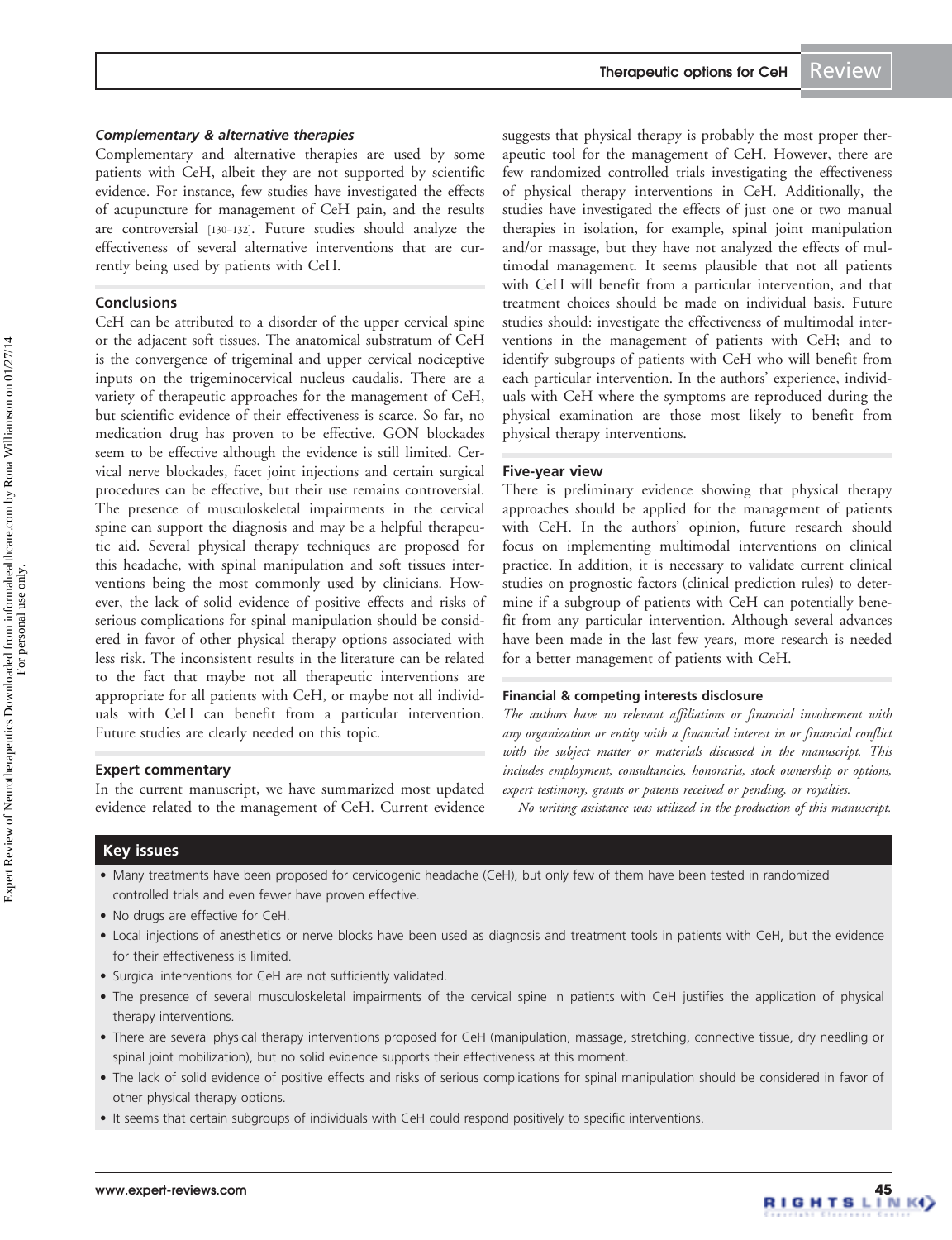## <span id="page-7-0"></span>References

Papers of special note have been highlighted as: • of interest

- •• of considerable interest
- Sjaastad O, Saunte C, Hovdahl H, Breivik H, Gronbaek E. "[Cervicogenic](www.ncbi.nlm.nih.gov/pubmed/6640659?dopt=Abstract)" [headache: a hypothesis.](www.ncbi.nlm.nih.gov/pubmed/6640659?dopt=Abstract) Cephalalgia 3, 249–56 (1983).
- 2 Sjaastad O, Fredriksen TA, Pfaffenrath V. [Cervicogenic headache: diagnostic criteria](www.ncbi.nlm.nih.gov/pubmed/2074165?dopt=Abstract). Headache 30, 725–6 (1990).
- 3 Sjaastad O, Fredriksen TA, Pfaffenrath V. [Cervicogenic headache: diagnostic criteria;](www.ncbi.nlm.nih.gov/pubmed/9664748?dopt=Abstract) [The Cervicogenic Headache International](www.ncbi.nlm.nih.gov/pubmed/9664748?dopt=Abstract) [Study Group](www.ncbi.nlm.nih.gov/pubmed/9664748?dopt=Abstract). Headache 38, 442–445 (1998).
- 4 Headache Classification Subcommittee of the International Headache Society (IHS) The International Classification of Headache Disorders 2nd edition. Cephalalgia 24 (Suppl. 1), 9–160 (2004).
- 5 Headache Classification Committee of the International Headache Society (IHS). The International Classification of Headache Disorders: 3rd Edition. Cephalalgia 33, 629–808 (2013).
- The third edition of the headache diagnostic criteria where the criteria of cervicogenic headache (CeH) has been updated.
- 6 Nilsson N. [The prevalence of cervicogenic](www.ncbi.nlm.nih.gov/pubmed/8560336?dopt=Abstract) [headache in a random population sample of](www.ncbi.nlm.nih.gov/pubmed/8560336?dopt=Abstract) [20-59 year olds.](www.ncbi.nlm.nih.gov/pubmed/8560336?dopt=Abstract) Spine 20, 1884–1888 (1995).
- 7 Pereira Monteiro J, Barros J, Correia AP, Pinheiro J, Maio R. Prevalence of cervicogenic headache in an urban population of Porto. Funct. Neurol. 11, 133 (1996).
- 8 Sjaastad O, Bakketeig L. [Prevalence of](www.ncbi.nlm.nih.gov/pubmed/18031563?dopt=Abstract) cervicogenic headache: Väga study of [headache epidemiology](www.ncbi.nlm.nih.gov/pubmed/18031563?dopt=Abstract). Acta. Neurol. Scand. 117, 173–180 (2008).
- 9 Knackstedt H, Bansevicius D, Aaseth K, Grande RB, Lundqvist C, Russell MB. [Cervicogenic headache in the general](www.ncbi.nlm.nih.gov/pubmed/20974607?dopt=Abstract) [population: the Akershus study of chronic](www.ncbi.nlm.nih.gov/pubmed/20974607?dopt=Abstract) [headache.](www.ncbi.nlm.nih.gov/pubmed/20974607?dopt=Abstract) Cephalalgia 30, 1468–1476 (2010).
- 10 Bogduk N. [Cervicogenic headache:](www.ncbi.nlm.nih.gov/pubmed/11403743?dopt=Abstract) [anatomical basis and patho-physiological](www.ncbi.nlm.nih.gov/pubmed/11403743?dopt=Abstract) [mechanisms.](www.ncbi.nlm.nih.gov/pubmed/11403743?dopt=Abstract) Curr. Pain Headache Rep. 5, 382–386 (2001).
- 11 Bogduk N, Govind J. [Cervicogenic](www.ncbi.nlm.nih.gov/pubmed/19747657?dopt=Abstract) [headache: an assessment of the evidence on](www.ncbi.nlm.nih.gov/pubmed/19747657?dopt=Abstract) [clinical diagnosis, invasive tests, and](www.ncbi.nlm.nih.gov/pubmed/19747657?dopt=Abstract) [treatment](www.ncbi.nlm.nih.gov/pubmed/19747657?dopt=Abstract). Lancet Neurol 8, 959–968 (2009).
- An updated review of pathophysiology of CeH.
- 12 Bolton S, O'Shaughnessy CT, Goadsby PJ. [Properties of neurons in the trigeminal](www.ncbi.nlm.nih.gov/pubmed/15885666?dopt=Abstract) [nucleus caudalis responding to noxious](www.ncbi.nlm.nih.gov/pubmed/15885666?dopt=Abstract) [dural and facial stimulation](www.ncbi.nlm.nih.gov/pubmed/15885666?dopt=Abstract). Brain Res. 1046, 122–129 (2005).
- 13 Knackstedt H, Krakenes J, Bansevicius D, Russell M. [Magnetic resonance imaging of](www.ncbi.nlm.nih.gov/pubmed/21947945?dopt=Abstract) [craniovertebral structures: clinical](www.ncbi.nlm.nih.gov/pubmed/21947945?dopt=Abstract) [significance in cervicogenic headaches](www.ncbi.nlm.nih.gov/pubmed/21947945?dopt=Abstract). J. Headache Pain 13, 39–44 (2012).
- 14 Martelletti P, Stirparo G, Giacovazzo M. [Proinflammatory cytokines in cervicogenic](www.ncbi.nlm.nih.gov/pubmed/10568217?dopt=Abstract) [headache.](www.ncbi.nlm.nih.gov/pubmed/10568217?dopt=Abstract) Funct. Neurol. 14, 159–162 (1999).
- 15 Martelletti P. [Proinflammatory pathways in](www.ncbi.nlm.nih.gov/pubmed/10824285?dopt=Abstract) [cervicogenic headache](www.ncbi.nlm.nih.gov/pubmed/10824285?dopt=Abstract). Clin. Exp. Rheumatol. 18, S33–S38 (2000).
- 16 Martelletti P. [Inflammatory mechanisms in](www.ncbi.nlm.nih.gov/pubmed/12095467?dopt=Abstract) [cervicogenic headache: an integrative view.](www.ncbi.nlm.nih.gov/pubmed/12095467?dopt=Abstract) Curr. Pain Headache Rep. 6, 315–319 (2002).
- 17 Tension Type and Cervicogenic Headache: Pathophysiology, Diagnosis and Treatment. Fernández-de-las-Peñas C, Arendt-Nielsen L, Gerwin RD (Ed). Jones & Bartlett Publishers, Boston, MA, USA (2009).
- The first textbook focused on physical therapy for CeH from an evidence-based approach.
- 18 Aaseth K, Grande RB, Benth JS, Lundgvist C, Russell MB. [3-Year follow-up](www.ncbi.nlm.nih.gov/pubmed/20667753?dopt=Abstract) [of secondary chronic headaches: the](www.ncbi.nlm.nih.gov/pubmed/20667753?dopt=Abstract) [Akershus study of chronic headache](www.ncbi.nlm.nih.gov/pubmed/20667753?dopt=Abstract). Eur. J. Pain 15, 186-192 (2011).
- 19 Gallagher RM. [Cervicogenic headache.](www.ncbi.nlm.nih.gov/pubmed/17939766?dopt=Abstract) Expert Rev. Neurother. 7, 1279–1283 (2007).
- 20 Martelletti P, van Suijlekom H. [Cervicogenic headache: practical approaches](www.ncbi.nlm.nih.gov/pubmed/15377169?dopt=Abstract) [to therapy.](www.ncbi.nlm.nih.gov/pubmed/15377169?dopt=Abstract) CNS Drugs 18, 793–805 (2004).
- 21 Haldeman S, Dagenais S. [Cervicogenic](www.ncbi.nlm.nih.gov/pubmed/14588366?dopt=Abstract) [headaches: a critical review.](www.ncbi.nlm.nih.gov/pubmed/14588366?dopt=Abstract) Spine J. 1, 31–46 (2001).
- 22 Inan E, Inan N. Conservative treatment in cervicogenic headache. In: Cervicogenic Headache: Basic Concept. Sjaastad O, Fredriksen G, Bono G (Eds), Smith-Gordon, Great Britain, UK 101–103 (2003).
- 23 Pareja JA, Sjaastad O. Chronic paroxysmal hemi crania and hemi crania continua: Interval between indomethacin administration and response. Headache 36, 20–23 (1996).
- 24 Bovim G, Sjaastad O. [Cervicogenic](www.ncbi.nlm.nih.gov/pubmed/8320100?dopt=Abstract) [headache: responses to nitroglycerin, oxygen,](www.ncbi.nlm.nih.gov/pubmed/8320100?dopt=Abstract) [ergotamine and morphine](www.ncbi.nlm.nih.gov/pubmed/8320100?dopt=Abstract). Headache 33, 249–252 (1993)
- 25 Pareja JA, Bovim G. Cervicogenic headache: differential diagnosis. In: Cervicogenic Headache: Basic Concepts. Sjaastad O, Fredriksen TA, Bono G, Nappi G (Eds). Smith Gordon, Great Britain, UK 59–65 (2003).
- 26 Freund BJ, Schwartz M. [Treatment of](www.ncbi.nlm.nih.gov/pubmed/10759926?dopt=Abstract) [chronic cervical-associated headache with](www.ncbi.nlm.nih.gov/pubmed/10759926?dopt=Abstract) [botulinum toxin A: a pilot study](www.ncbi.nlm.nih.gov/pubmed/10759926?dopt=Abstract). Headache 40, 231–236 (2000).
- 27 Linde M, Hagen K, Salvesen Ø, Gravdahl GB, Helde G, Stovner LJ. [Onabotulinum toxin A treatment of](www.ncbi.nlm.nih.gov/pubmed/21300635?dopt=Abstract) [cervicogenic headache: a randomised,](www.ncbi.nlm.nih.gov/pubmed/21300635?dopt=Abstract) [double-blind, placebo-controlled crossover](www.ncbi.nlm.nih.gov/pubmed/21300635?dopt=Abstract) [study.](www.ncbi.nlm.nih.gov/pubmed/21300635?dopt=Abstract) Cephalalgia 31, 797–807 (2011).
	- An important clinical study showing the lack of effects of botulinum toxin A in CeH.
- 28 Langevin P, Peloso PM, Lowcock J, Nolan M, Weber J, Gross A, Roberts J, Goldsmith CH, Graham N, Burnie SJ, Haines T. [Botulinum toxin for subacute/](www.ncbi.nlm.nih.gov/pubmed/21735434?dopt=Abstract) [chronic neck pain](www.ncbi.nlm.nih.gov/pubmed/21735434?dopt=Abstract). Cochrane Database Syst. Rev. 7, CD008626 (2011).
- 29 Ashkenazi A, Blumenfeld A, Napchan U et al. [Peripheral nerve blocks and trigger](www.ncbi.nlm.nih.gov/pubmed/20487039?dopt=Abstract) [point injections in headache management:](www.ncbi.nlm.nih.gov/pubmed/20487039?dopt=Abstract) [a systematic review and suggestions for](www.ncbi.nlm.nih.gov/pubmed/20487039?dopt=Abstract) [future research](www.ncbi.nlm.nih.gov/pubmed/20487039?dopt=Abstract). Headache 50, 943–952 (2010).
- 30 Naja ZM, El-Rajab M, Al-Tannir MA, Ziade FM, Tawfik OM. [Occipital nerve](www.ncbi.nlm.nih.gov/pubmed/17309715?dopt=Abstract) [blockade for cervicogenic headache:](www.ncbi.nlm.nih.gov/pubmed/17309715?dopt=Abstract) [a double-blind randomized controlled](www.ncbi.nlm.nih.gov/pubmed/17309715?dopt=Abstract) [clinical trial.](www.ncbi.nlm.nih.gov/pubmed/17309715?dopt=Abstract) Pain Pract. 6, 89-95 (2006).
- 31 Naja ZM, El-Rajab M, Al-Tannir MA, Ziade FM, Tawfik OM. [Repetitive occipital](www.ncbi.nlm.nih.gov/pubmed/17129309?dopt=Abstract) [nerve blockade for cervicogenic headache:](www.ncbi.nlm.nih.gov/pubmed/17129309?dopt=Abstract) [expanded case report of 47 adults.](www.ncbi.nlm.nih.gov/pubmed/17129309?dopt=Abstract) Pain Pract. 6, 278-284 (2006).
- 32 Inan N, Ceyhan A, Inan L, Kavakyoglu O, Alptekin A, Unal N. [C2/C3 nerve blocks](www.ncbi.nlm.nih.gov/pubmed/11769869?dopt=Abstract) [and greater occipital nerve blocks in](www.ncbi.nlm.nih.gov/pubmed/11769869?dopt=Abstract) [cervicogenic headache treatment](www.ncbi.nlm.nih.gov/pubmed/11769869?dopt=Abstract). Funct. Neurol. 16, 239–243 (2011).
- 33 Vincent M. [Greater occipital nerve](www.ncbi.nlm.nih.gov/pubmed/9584879?dopt=Abstract) [blockades in cervicogenic headache.](www.ncbi.nlm.nih.gov/pubmed/9584879?dopt=Abstract) Funct. Neurol. 13, 78–79 (1998).
- 34 Anthony M. [Cervicogenic headache:](www.ncbi.nlm.nih.gov/pubmed/10824289?dopt=Abstract) [prevalence and response to local steroid](www.ncbi.nlm.nih.gov/pubmed/10824289?dopt=Abstract) [therapy.](www.ncbi.nlm.nih.gov/pubmed/10824289?dopt=Abstract) Clin. Exp. Rheumatol. 18, S59-S64 (2000).
- 35 Bovim G, Sand T. [Cervicogenic headache,](www.ncbi.nlm.nih.gov/pubmed/1454403?dopt=Abstract) [migraine without aura and tension-type](www.ncbi.nlm.nih.gov/pubmed/1454403?dopt=Abstract) [headache. Diagnostic blockade of greater](www.ncbi.nlm.nih.gov/pubmed/1454403?dopt=Abstract) [occipital and supra-orbital nerves](www.ncbi.nlm.nih.gov/pubmed/1454403?dopt=Abstract). Pain 51, 43–48 (1992).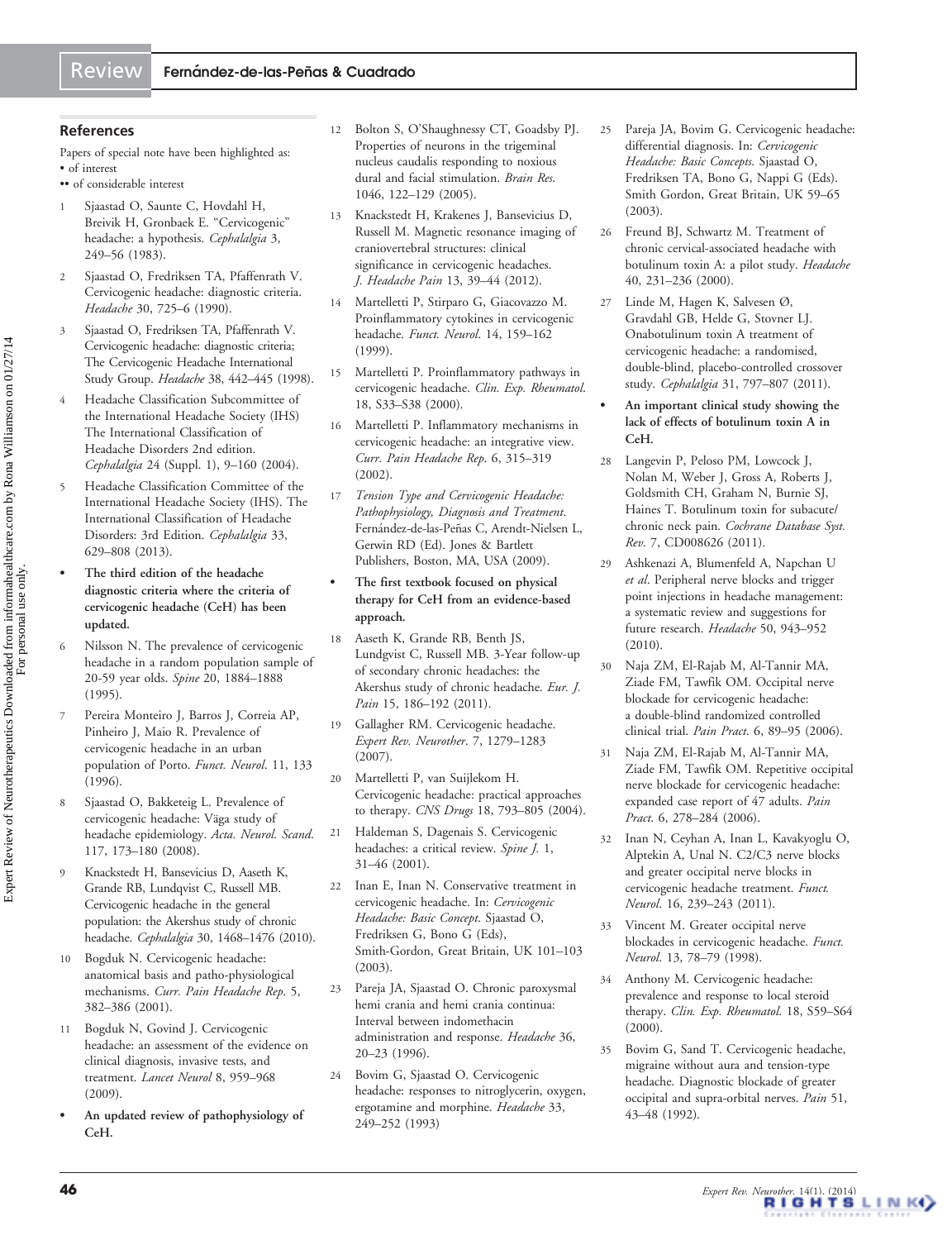- <span id="page-8-0"></span>36 Terzi T, Karakurum B, Ücler S, Inan LE, Tulunay C. Greater occipital nerve blockade in migraine, tension-type headache and cervicogenic headache. J. Headache Pain 3, 137–141 (2002).
- 37 Vicent M, Luna R, Scandiuzzi D, Novis SA. Greater occipital nerve blockade in cervicogenic headache. Arq. Neuropsiquiatr. 56, 720–725 (1998).
- 38 Weibelt S, Andress-Rothrock D, King W, Rothrock J. [Suboccipital nerve blocks for](www.ncbi.nlm.nih.gov/pubmed/20618817?dopt=Abstract) [suppression of chronic migraine: safety,](www.ncbi.nlm.nih.gov/pubmed/20618817?dopt=Abstract) [efficacy, and predictors of outcome](www.ncbi.nlm.nih.gov/pubmed/20618817?dopt=Abstract). Headache 50, 1041–1044 (2010).
- 39 Baron EP, Cherian N, Tepper SJ. [Role of](www.ncbi.nlm.nih.gov/pubmed/22045281?dopt=Abstract) [greater occipital nerve blocks and trigger](www.ncbi.nlm.nih.gov/pubmed/22045281?dopt=Abstract) [point injections for patients with dizziness](www.ncbi.nlm.nih.gov/pubmed/22045281?dopt=Abstract) [and headache](www.ncbi.nlm.nih.gov/pubmed/22045281?dopt=Abstract). Neurologist 17, 312–317 (2011).
- 40 Bovim G, Berg R, Dale L. [Cervicogenic](www.ncbi.nlm.nih.gov/pubmed/1408296?dopt=Abstract) [headache: anaesthetic blockades of cervical](www.ncbi.nlm.nih.gov/pubmed/1408296?dopt=Abstract) [nerves \(C2-C5\) and facet joint \(C2/C3\)](www.ncbi.nlm.nih.gov/pubmed/1408296?dopt=Abstract). Pain 49, 315-320 (1992).
- 41 Narouze SN, Casanova J, Mekhail N. [The](www.ncbi.nlm.nih.gov/pubmed/17305689?dopt=Abstract) [longitudinal effectiveness of lateral](www.ncbi.nlm.nih.gov/pubmed/17305689?dopt=Abstract) [atlantoaxial intra-articular steroid injection](www.ncbi.nlm.nih.gov/pubmed/17305689?dopt=Abstract) [in the treatment of cervicogenic headache](www.ncbi.nlm.nih.gov/pubmed/17305689?dopt=Abstract). Pain Med. 8, 184-188 (2007).
- Zhou L, Hud-Shakoor Z, Hennessey C, Ashkenazi A. [Upper cervical facet joint and](www.ncbi.nlm.nih.gov/pubmed/20132336?dopt=Abstract) [spinal rami blocks for the treatment of](www.ncbi.nlm.nih.gov/pubmed/20132336?dopt=Abstract) [cervicogenic headache.](www.ncbi.nlm.nih.gov/pubmed/20132336?dopt=Abstract) Headache 50, 657–663 (2010).
- 43 Martelletti P, Di Sabato F, Granata M et al. [Epidural steroid-based technique for](www.ncbi.nlm.nih.gov/pubmed/9584883?dopt=Abstract) [cervicogenic headache diagnosis](www.ncbi.nlm.nih.gov/pubmed/9584883?dopt=Abstract). Funct. Neurol. 13, 84–87 (1998).
- Martelletti P, Di Sabato F, Granata M et al. [Epidural corticosteroid blockade in](www.ncbi.nlm.nih.gov/pubmed/9825568?dopt=Abstract) [cervicogenic headache.](www.ncbi.nlm.nih.gov/pubmed/9825568?dopt=Abstract) Eur. Rev. Med. Pharmacol. Sci. 2, 31–36 (1998).
- 45 Martelletti P, Di Sabato F, Granata M et al. [Failure of long-term results of epidural](www.ncbi.nlm.nih.gov/pubmed/9825564?dopt=Abstract) [steroid injection in cervicogenic headache.](www.ncbi.nlm.nih.gov/pubmed/9825564?dopt=Abstract) Eur. Rev. Med. Pharmacol. Sci. 2, 10 (Abstract) (1998).
- 46 Blume HG. [Cervicogenic headache:](www.ncbi.nlm.nih.gov/pubmed/10824288?dopt=Abstract) [radiofrequency neurotomy and the cervical](www.ncbi.nlm.nih.gov/pubmed/10824288?dopt=Abstract) [disc and fusion](www.ncbi.nlm.nih.gov/pubmed/10824288?dopt=Abstract). Clin. Exp. Rheumatol. 18 (2 Suppl. 19), S53–S58 (2000).
- 47 Van Suijlekom HA, Van kleef M, Barendse GA, Sluijter ME, Sjaastad O, Weber WE. [Radiofrequency cervical](www.ncbi.nlm.nih.gov/pubmed/9934574?dopt=Abstract) [zygapophyseal joint neurotomy for](www.ncbi.nlm.nih.gov/pubmed/9934574?dopt=Abstract) [cervicogenic headache: a prospective study](www.ncbi.nlm.nih.gov/pubmed/9934574?dopt=Abstract) [of 15 patients.](www.ncbi.nlm.nih.gov/pubmed/9934574?dopt=Abstract) Funct. Neurol. 13, 297–303 (1998).
- 48 Blume HG. [Treatment if cervicogenic](www.ncbi.nlm.nih.gov/pubmed/9584882?dopt=Abstract) [headaches: radiofrequency neurotomy to the](www.ncbi.nlm.nih.gov/pubmed/9584882?dopt=Abstract)

[sinuvertebral nerves to the upper cervical](www.ncbi.nlm.nih.gov/pubmed/9584882?dopt=Abstract) [disc and to the outer layer of the C3 nerve](www.ncbi.nlm.nih.gov/pubmed/9584882?dopt=Abstract) [root or C4 nerve root respectively](www.ncbi.nlm.nih.gov/pubmed/9584882?dopt=Abstract). Funct. Neurol. 13, 83–84 (1998).

- 49 Mehnert MJ, Freedman M. Update on the role of z-joint injection and radiofrequency neurotomy for cervicogenic headache. PMR 5, 221–227 (2013).
- 50 Bovaira M, Peñarrocha M, Peñarrocha M, Calvo A, Jiménez A, March R. Radiofrequency treatment of cervicogenic headache. Med. Oral Patol. Oral. Cir. Bucal. 18, 293–297 (2013).
- 51 Stovner LJ, Kolstad F, Helde G. [Radiofrequency denervation of facet joints](www.ncbi.nlm.nih.gov/pubmed/15377312?dopt=Abstract) [C2-C6 in cervicogenic headache:](www.ncbi.nlm.nih.gov/pubmed/15377312?dopt=Abstract) [a randomized, double-blind,](www.ncbi.nlm.nih.gov/pubmed/15377312?dopt=Abstract) [sham-controlled study.](www.ncbi.nlm.nih.gov/pubmed/15377312?dopt=Abstract) Cephalalgia 24, 821–830 (2004).
- 52 Haspeslagh SR, Van Suijlekom HA, Lamé IE, Kessels AG, van Kleef M, Weber WE. [Randomised controlled trial of](www.ncbi.nlm.nih.gov/pubmed/16483374?dopt=Abstract) [cervical radiofrequency lesions as a](www.ncbi.nlm.nih.gov/pubmed/16483374?dopt=Abstract) [treatment for cervicogenic headache.](www.ncbi.nlm.nih.gov/pubmed/16483374?dopt=Abstract) BMC Anesthesiol. 6, 1 (2006).
- 53 Van Boxem K, van Eerd M, Brinkhuizen T et al. [Radio- frequency and pulsed](www.ncbi.nlm.nih.gov/pubmed/18721175?dopt=Abstract) [radiofrequency treatment of chronic pain](www.ncbi.nlm.nih.gov/pubmed/18721175?dopt=Abstract) [syndromes: the available evidence](www.ncbi.nlm.nih.gov/pubmed/18721175?dopt=Abstract). Pain Pract. 8, 385-393 (2008).
- 54 Zhang J, Shi DS, Wang R. [Pulsed](www.ncbi.nlm.nih.gov/pubmed/21611808?dopt=Abstract) [radiofrequency of the second cervical](www.ncbi.nlm.nih.gov/pubmed/21611808?dopt=Abstract) [ganglion \(C2\) for the treatment of](www.ncbi.nlm.nih.gov/pubmed/21611808?dopt=Abstract) [cervicogenic headache.](www.ncbi.nlm.nih.gov/pubmed/21611808?dopt=Abstract) J. Headache Pain 12, 569–571 (2011).
- 55 Halim W, Chua NH, Vissers KC. [Long-term pain relief in patients with](www.ncbi.nlm.nih.gov/pubmed/20230456?dopt=Abstract) [cervicogenic headaches after pulsed](www.ncbi.nlm.nih.gov/pubmed/20230456?dopt=Abstract) [radiofrequency application into the lateral](www.ncbi.nlm.nih.gov/pubmed/20230456?dopt=Abstract) [atlantoaxial \(C1-2\) joint using an](www.ncbi.nlm.nih.gov/pubmed/20230456?dopt=Abstract) [anterolateral approach](www.ncbi.nlm.nih.gov/pubmed/20230456?dopt=Abstract). Pain Pract. 10, 267–271 (2010).
- 56 Gabrhelík T, Michálek P, Adamus M. [Pulsed radiofrequency therapy versus greater](www.ncbi.nlm.nih.gov/pubmed/22142523?dopt=Abstract) [occipital nerve block in the management of](www.ncbi.nlm.nih.gov/pubmed/22142523?dopt=Abstract) [refractory cervicogenic headache: a pilot](www.ncbi.nlm.nih.gov/pubmed/22142523?dopt=Abstract) [study](www.ncbi.nlm.nih.gov/pubmed/22142523?dopt=Abstract). Prague Med. Rep. 112, 279–873 (2011).
- 57 Jansen J. [Surgical treatment of](www.ncbi.nlm.nih.gov/pubmed/10824291?dopt=Abstract) [non-responsive cervicogenic headache](www.ncbi.nlm.nih.gov/pubmed/10824291?dopt=Abstract). Clin. Exp. Rheumatol. 18(2 Suppl. 9), S67–S70 (2000).
- 58 Rodrigo-Royo MD, Azcona JM, Quero J, Lorente MC, Acín P, Azcona J. [Peripheral](www.ncbi.nlm.nih.gov/pubmed/22151552?dopt=Abstract) [neurostimulation in the management of](www.ncbi.nlm.nih.gov/pubmed/22151552?dopt=Abstract) [cervicogenic headache: four case reports.](www.ncbi.nlm.nih.gov/pubmed/22151552?dopt=Abstract) Neuromodulation 8, 241–248 (2005).
- 59 Eisenberg DM, Davis RB, Ettner SL, Appel S, Wilkey S, Van Rompay M et al.

[Trends in alternative medicine use in the](www.ncbi.nlm.nih.gov/pubmed/9820257?dopt=Abstract) [United States, 1990-97: results of a](www.ncbi.nlm.nih.gov/pubmed/9820257?dopt=Abstract) [follow-up national survey.](www.ncbi.nlm.nih.gov/pubmed/9820257?dopt=Abstract) JAMA 280, 1569–1575 (1998).

- 60 Haldeman S, Dagenais S. [Choosing a](www.ncbi.nlm.nih.gov/pubmed/20004621?dopt=Abstract) [treatment for cervicogenic headache: when?](www.ncbi.nlm.nih.gov/pubmed/20004621?dopt=Abstract) [what? how much?](www.ncbi.nlm.nih.gov/pubmed/20004621?dopt=Abstract) Spine J. 10, 169-171 (2010).
- 61 Zwart JA. [Neck mobility in different](www.ncbi.nlm.nih.gov/pubmed/9046716?dopt=Abstract) [headache disorders](www.ncbi.nlm.nih.gov/pubmed/9046716?dopt=Abstract). Headache 37, 6–11 (1997).
- 62 Zito G, Jull G, Story I. [Clinical tests of](www.ncbi.nlm.nih.gov/pubmed/16027027?dopt=Abstract) [musculoskeletal dysfunction in the diagnosis](www.ncbi.nlm.nih.gov/pubmed/16027027?dopt=Abstract) [of cervicogenic headache](www.ncbi.nlm.nih.gov/pubmed/16027027?dopt=Abstract). Man Ther. 11, 118–129 (2006).
- 63 Smith K, Hall T, Robinson K. [The](www.ncbi.nlm.nih.gov/pubmed/17945529?dopt=Abstract) [influence of age, gender, lifestyle factors and](www.ncbi.nlm.nih.gov/pubmed/17945529?dopt=Abstract) [sub-clinical neck pain on the cervical](www.ncbi.nlm.nih.gov/pubmed/17945529?dopt=Abstract) [flexion-rotation test and cervical range of](www.ncbi.nlm.nih.gov/pubmed/17945529?dopt=Abstract) [motion.](www.ncbi.nlm.nih.gov/pubmed/17945529?dopt=Abstract) Man Ther. 13, 552–559 (2008).
- 64 Vavrek D, Haas M, Peterson D. [Physical](www.ncbi.nlm.nih.gov/pubmed/20605552?dopt=Abstract) [examination and self-reported pain](www.ncbi.nlm.nih.gov/pubmed/20605552?dopt=Abstract) [outcomes from a randomized trial on](www.ncbi.nlm.nih.gov/pubmed/20605552?dopt=Abstract) [chronic cervicogenic headache.](www.ncbi.nlm.nih.gov/pubmed/20605552?dopt=Abstract) J. Manipulative Physiol. Ther. 33, 338–348 (2010).
- 65 Hall TM, Briffa K, Hopper D, Robinson K. [Comparative analysis and diagnostic accuracy](www.ncbi.nlm.nih.gov/pubmed/20508964?dopt=Abstract) [of the cervical flexion-rotation test.](www.ncbi.nlm.nih.gov/pubmed/20508964?dopt=Abstract) J. Headache Pain 11, 391–397 (2010).
- 66 Stratton S, Bryan JM. Dysfunction, evaluation and treatment of the cervical spine and thoracic inlet. In: Orthopaedic physical therapy. Donattelli R, Wooden M (Eds). Churchill Livingstone, NY, USA (1994).
- 67 Ogince M, Hall T, Robinson K, Blackmore AM. [The diagnostic validity of](www.ncbi.nlm.nih.gov/pubmed/17112768?dopt=Abstract) [the cervical flexion-rotation test in C1/2](www.ncbi.nlm.nih.gov/pubmed/17112768?dopt=Abstract) [related cervicogenic headache](www.ncbi.nlm.nih.gov/pubmed/17112768?dopt=Abstract). Man Ther. 12, 256–262 (2007).
- 68 Hall T, Briffa K, Hopper D. [The influence](www.ncbi.nlm.nih.gov/pubmed/21886422?dopt=Abstract) [of lower cervical joint pain on range of](www.ncbi.nlm.nih.gov/pubmed/21886422?dopt=Abstract) [motion and interpretation of the](www.ncbi.nlm.nih.gov/pubmed/21886422?dopt=Abstract) [flexion-rotation test](www.ncbi.nlm.nih.gov/pubmed/21886422?dopt=Abstract). J. Man Manip. Ther. 18, 126–131 (2010).
- 69 Greenman PE. Principles of manual medicine. Lippincot Williams & Wilkins, PA USA (1996).
- 70 Maitland G, Hengeveld L, Banks K, English K. Maitland's Vertebral Manipulation. Butterworth-Heinemann, Oxford, UK (2001).
- 71 Jull G, Treheaven J, Versace G. Manual examination: is pain provocation a mayor cue for spinal dysfunction? Aust. J. Physiother. 40, 159–165 (1994).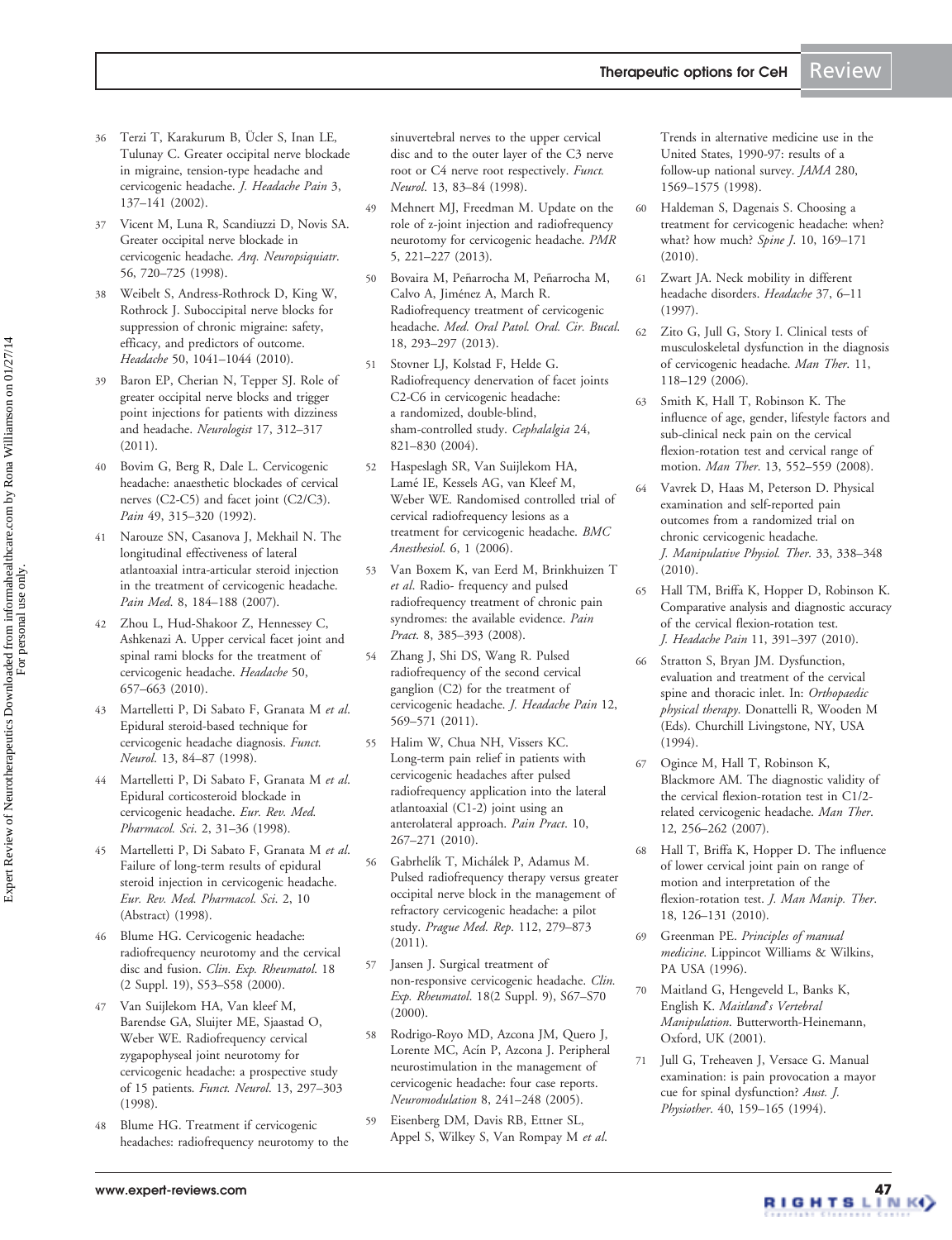- <span id="page-9-0"></span>72 Seffinger MA. Hruby RJ. Evidence-based manual medicine: a problem-oriented approach. Philadelphia, Saunders Elsevier (2007).
- 73 Jull G, Bogduk N, Marsland A. [The](www.ncbi.nlm.nih.gov/pubmed/3343953?dopt=Abstract) [accuracy of manual diagnosis for cervical](www.ncbi.nlm.nih.gov/pubmed/3343953?dopt=Abstract) [zygapophysial joint pain syndromes](www.ncbi.nlm.nih.gov/pubmed/3343953?dopt=Abstract). Med. J. Aust. 148, 233–236 (1988).
- 74 Jull G, Zito G, Trott P, Potter H, Shirley D, Carolyn R. [Inter-examiner](www.ncbi.nlm.nih.gov/pubmed/11676679?dopt=Abstract) [reliability to detect painful upper cervical](www.ncbi.nlm.nih.gov/pubmed/11676679?dopt=Abstract) [joint dysfunction](www.ncbi.nlm.nih.gov/pubmed/11676679?dopt=Abstract). Aust. J. Physiother. 43, 125–129 (1997).
- 75 King W, Lau P, Lees R, Bogduk N. [The](www.ncbi.nlm.nih.gov/pubmed/17197328?dopt=Abstract) [validity of manual examination in assessing](www.ncbi.nlm.nih.gov/pubmed/17197328?dopt=Abstract) [patients with neck pain](www.ncbi.nlm.nih.gov/pubmed/17197328?dopt=Abstract). Spine J. 7, 22–26 (2007).
- 76 Van Trijffel E, Anderegg O, Bossuyt PM, Lucas C. [Inter-examiner reliability of passive](www.ncbi.nlm.nih.gov/pubmed/15994114?dopt=Abstract) [assessment of inter-vertebral motion in the](www.ncbi.nlm.nih.gov/pubmed/15994114?dopt=Abstract) [cervical and lumbar spine: a systematic](www.ncbi.nlm.nih.gov/pubmed/15994114?dopt=Abstract) [review.](www.ncbi.nlm.nih.gov/pubmed/15994114?dopt=Abstract) Man Ther. 10, 256–269 (2005).
- 77 Jull G, Amiri M, Bullock-Saxton J, Darnell R, Lander C. [Cervical](www.ncbi.nlm.nih.gov/pubmed/17598761?dopt=Abstract) [musculo-skeletal impairment in frequent](www.ncbi.nlm.nih.gov/pubmed/17598761?dopt=Abstract) [intermittent headache. Part 1: subjects with](www.ncbi.nlm.nih.gov/pubmed/17598761?dopt=Abstract) [single headaches.](www.ncbi.nlm.nih.gov/pubmed/17598761?dopt=Abstract) Cephalalgia 27, 793–802 (2007).
- An important clinical study showing that the inclusion of musculoskeletal neck disorders can help to differentiate CeH from other primary headaches.
- 78 Amiri M, Jull G, Bullock-Saxton J, Darnell R, Lander C. [Cervical](www.ncbi.nlm.nih.gov/pubmed/17608813?dopt=Abstract) [musculo-skeletal impairment in frequent](www.ncbi.nlm.nih.gov/pubmed/17608813?dopt=Abstract) [intermittent headache. Part 2: Subjects with](www.ncbi.nlm.nih.gov/pubmed/17608813?dopt=Abstract) [multiple headaches.](www.ncbi.nlm.nih.gov/pubmed/17608813?dopt=Abstract) Cephalalgia 27, 891–898 (2007).
- 79 Gijsberts TJ, Duquet W, Stoekart R, Oostendorp P. Pain provocation tests for C0-4 as a tool in the diagnosis of cervicogenic headache (abstract). Cephalalgia 19, 436 (1999).
- 80 Hall T, Briffa K, Hopper D, Robinson K. [Reliability of manual examination and](www.ncbi.nlm.nih.gov/pubmed/20609613?dopt=Abstract) [frequency of symptomatic cervical motion](www.ncbi.nlm.nih.gov/pubmed/20609613?dopt=Abstract) [segment dysfunction in cervicogenic](www.ncbi.nlm.nih.gov/pubmed/20609613?dopt=Abstract) [headache.](www.ncbi.nlm.nih.gov/pubmed/20609613?dopt=Abstract) Man Ther. 15, 542–546 (2010).
- 81 Robertson BA, Morris ME. [The role of](www.ncbi.nlm.nih.gov/pubmed/18318747?dopt=Abstract) [cervical dysfunction in migraine:](www.ncbi.nlm.nih.gov/pubmed/18318747?dopt=Abstract) [a systematic review.](www.ncbi.nlm.nih.gov/pubmed/18318747?dopt=Abstract) Cephalalgia 28, 474–483 (2008).
- 82 Watson DH, Trott PH. [Cervical headache:](www.ncbi.nlm.nih.gov/pubmed/8374943?dopt=Abstract) [an investigation of natural head posture and](www.ncbi.nlm.nih.gov/pubmed/8374943?dopt=Abstract) [upper cervical flexor muscle performance](www.ncbi.nlm.nih.gov/pubmed/8374943?dopt=Abstract). Cephalalgia 13, 272–284 (1993).
- 83 Dumas JP, Arsenault A, Boudreau G et al. [Physical impairments in cervicogenic](www.ncbi.nlm.nih.gov/pubmed/11903282?dopt=Abstract)

[headache: traumatic vs. non-traumatic onset.](www.ncbi.nlm.nih.gov/pubmed/11903282?dopt=Abstract) Cephalalgia 21, 884–893 (2001).

- 84 Falla D, Jull G, O'Leary S, Dall'alba P. [Further evaluation of and EMG technique](www.ncbi.nlm.nih.gov/pubmed/16359872?dopt=Abstract) [for assessment of the deep cervical flexor](www.ncbi.nlm.nih.gov/pubmed/16359872?dopt=Abstract) [muscles](www.ncbi.nlm.nih.gov/pubmed/16359872?dopt=Abstract) J. Electromyogr. Kinesiol. 16, 621–628 (2006).
- 85 Falla D, Jull G, Dall'Alba P, Rainoldi A, Merletti R. [An electromyographic analysis](www.ncbi.nlm.nih.gov/pubmed/14519061?dopt=Abstract) [of the deep cervical flexor muscles in](www.ncbi.nlm.nih.gov/pubmed/14519061?dopt=Abstract) [performance of cranio-cervical flexion](www.ncbi.nlm.nih.gov/pubmed/14519061?dopt=Abstract). Phys. Ther. 83, 899–906 (2003).
- 86 Jull G, Barrett C, Magee R, Ho P. [Further](www.ncbi.nlm.nih.gov/pubmed/10234466?dopt=Abstract) [clinical clarification of the muscle dysfunction](www.ncbi.nlm.nih.gov/pubmed/10234466?dopt=Abstract) [in cervical headache](www.ncbi.nlm.nih.gov/pubmed/10234466?dopt=Abstract). Cephalalgia 19, 179–185 (1999).
- 87 Grant T, Niere K. Techniques used by manipulative physiotherapists in the management of headaches. Austr J. Physiother. 46, 215–222 (2000).
- 88 Rana MV. [Managing and treating headache](www.ncbi.nlm.nih.gov/pubmed/23419625?dopt=Abstract) [of cervicogenic origin](www.ncbi.nlm.nih.gov/pubmed/23419625?dopt=Abstract). Med. Clin. North Am. 97, 267-280 (2013).
- An updated review of pathophysiology of CeH.
- 89 Jull G. Use of high and low velocity cervical manipulative therapy procedures by Australian manipulative physiotherapists. Austr. J. Physiother. 48, 189–193 (2002).
- 90 Becker WJ. [Cervicogenic headache: evidence](www.ncbi.nlm.nih.gov/pubmed/20456156?dopt=Abstract) [that the neck is a pain generator.](www.ncbi.nlm.nih.gov/pubmed/20456156?dopt=Abstract) Headache 50, 699–705 (2010).
- •• An important review suggesting that the cervical spine is involved in CeH.
- 91 Dreyfuss P, Michaelsen M, Fletcher D. [Atlanto-occipital and lateral atlanto-axial](www.ncbi.nlm.nih.gov/pubmed/8059267?dopt=Abstract) [joints pain patterns.](www.ncbi.nlm.nih.gov/pubmed/8059267?dopt=Abstract) Spine 19, 1125-1131 (1994).
- 92 Paluzzi A, Belli A, Lafuente J, Wasserberg J. [Role of the C2 articular branches in](www.ncbi.nlm.nih.gov/pubmed/16092125?dopt=Abstract) [occipital headache: An anatomical study.](www.ncbi.nlm.nih.gov/pubmed/16092125?dopt=Abstract) Clin. Anat. 19, 497–502 (2006).
- 93 Aprill C, Axinn MJ, Bogduk N. [Occipital](www.ncbi.nlm.nih.gov/pubmed/11993608?dopt=Abstract) [headaches stemming from the lateral](www.ncbi.nlm.nih.gov/pubmed/11993608?dopt=Abstract) [atlanto-axial \(C1-C2\) joint.](www.ncbi.nlm.nih.gov/pubmed/11993608?dopt=Abstract) Cephalalgia 22, 15–22 (2002).
- 94 Vernon H, McDermaid CS, Hagino C. [Systematic review of randomized clinical](www.ncbi.nlm.nih.gov/pubmed/10581824?dopt=Abstract) [trials of complementary/alternative therapy](www.ncbi.nlm.nih.gov/pubmed/10581824?dopt=Abstract) [in the treatment of tension-type and](www.ncbi.nlm.nih.gov/pubmed/10581824?dopt=Abstract) [cervicogenic headache](www.ncbi.nlm.nih.gov/pubmed/10581824?dopt=Abstract). Complement Ther. Med. 7, 142–155 (1999).
- 95 Bronfort G, Assendelft WJ, Evans R, Haas M, Bouter L. [Efficacy of spinal](www.ncbi.nlm.nih.gov/pubmed/11562654?dopt=Abstract) [manipulation for chronic headache:](www.ncbi.nlm.nih.gov/pubmed/11562654?dopt=Abstract) [a systematic review.](www.ncbi.nlm.nih.gov/pubmed/11562654?dopt=Abstract) J. Manipulative Physiol. Ther. 24, 457–466 (2001).
- 96 Astin JA, Ernst E. [The effectiveness of](www.ncbi.nlm.nih.gov/pubmed/12383058?dopt=Abstract) [spinal manipulation for the treatment of](www.ncbi.nlm.nih.gov/pubmed/12383058?dopt=Abstract) [headache disorders: a systematic review of](www.ncbi.nlm.nih.gov/pubmed/12383058?dopt=Abstract) [randomized clinical trials.](www.ncbi.nlm.nih.gov/pubmed/12383058?dopt=Abstract) Cephalalgia 22, 617–623 (2002).
- 97 Bronfort G, Nilsson N, Haas M et al. Non-invasive physical treatments for chronic/recurrent headache. Cochrane Database Syst. Rev. CD001878 (2004)
- 98 Lenssinck ML, Damen L, Verhagen AP et al. [The effectiveness of physiotherapy and](www.ncbi.nlm.nih.gov/pubmed/15561394?dopt=Abstract) [manipulation in patients with tension-type](www.ncbi.nlm.nih.gov/pubmed/15561394?dopt=Abstract) [headache: a systematic review](www.ncbi.nlm.nih.gov/pubmed/15561394?dopt=Abstract). Pain 112, 381–388 (2004).
- 99 Posadzki P, Ernst E. [Systematic reviews of](www.ncbi.nlm.nih.gov/pubmed/21453329?dopt=Abstract) [spinal manipulations for headaches:](www.ncbi.nlm.nih.gov/pubmed/21453329?dopt=Abstract) [an attempt to clear up the confusion](www.ncbi.nlm.nih.gov/pubmed/21453329?dopt=Abstract). Headache 51, 1419–1425 (2011).
- •• The most updated systematic review on spinal manipulation for headaches.
- 100 Posadzki P, Ernst E. [Spinal manipulations](www.ncbi.nlm.nih.gov/pubmed/21649656?dopt=Abstract) [for cervicogenic headaches: a systematic](www.ncbi.nlm.nih.gov/pubmed/21649656?dopt=Abstract) [review of randomized clinical trials.](www.ncbi.nlm.nih.gov/pubmed/21649656?dopt=Abstract) Headache 51, 1132–1139 (2011).
- •• The most updated systematic review on spinal manipulation for CeH.
- 101 Jull G, Trott P, Potter H et al. [A randomized controlled trial of exercise](www.ncbi.nlm.nih.gov/pubmed/12221344?dopt=Abstract) [and manipulative therapy for cervicogenic](www.ncbi.nlm.nih.gov/pubmed/12221344?dopt=Abstract) [headache.](www.ncbi.nlm.nih.gov/pubmed/12221344?dopt=Abstract) Spine 27, 1835-1843 (2002).
- 102 Haas M, Spegman A, Peterson D, Aickin M, Vavrek D. [Dose response and](www.ncbi.nlm.nih.gov/pubmed/19837005?dopt=Abstract) [efficacy of spinal manipulation for chronic](www.ncbi.nlm.nih.gov/pubmed/19837005?dopt=Abstract) [cervicogenic headache: a pilot randomized](www.ncbi.nlm.nih.gov/pubmed/19837005?dopt=Abstract) [controlled trial.](www.ncbi.nlm.nih.gov/pubmed/19837005?dopt=Abstract) Spine J. 10, 117-128 (2010).
- 103 Bryans R, Descarreaux M, Duranleau M, Marcoux H, Potter B, Ruegg R, Shaw L, Watkin R, White E. [Evidence-based](www.ncbi.nlm.nih.gov/pubmed/21640251?dopt=Abstract) [guidelines for the chiropractic treatment of](www.ncbi.nlm.nih.gov/pubmed/21640251?dopt=Abstract) [adults with headache](www.ncbi.nlm.nih.gov/pubmed/21640251?dopt=Abstract). J. Manipulative Physiol. Ther. 34, 274–89 (2011)
- 104 Cagnie B, Vinck E, Beernaert A, Cambier D. [How common are side effects](www.ncbi.nlm.nih.gov/pubmed/15245709?dopt=Abstract) [of spinal manipulation and can these side](www.ncbi.nlm.nih.gov/pubmed/15245709?dopt=Abstract) [effects be predicted?](www.ncbi.nlm.nih.gov/pubmed/15245709?dopt=Abstract) Man Ther. 9, 151-156 (2004).
- 105 Ernst E. [Manipulation of the cervical spine:](www.ncbi.nlm.nih.gov/pubmed/12041633?dopt=Abstract) [a systematic review of case reports of serious](www.ncbi.nlm.nih.gov/pubmed/12041633?dopt=Abstract) [adverse events, 1995-2001](www.ncbi.nlm.nih.gov/pubmed/12041633?dopt=Abstract). Med. J. Aust. 176, 376–380 (2002).
- 106 Oppenheim JS, Spitzer DE, Segal DH. [Nonvascular complications following spinal](www.ncbi.nlm.nih.gov/pubmed/16291108?dopt=Abstract) [manipulation](www.ncbi.nlm.nih.gov/pubmed/16291108?dopt=Abstract). Spine J. 5, 660-666 (2005).
- 107 Puentedura EJ, March J, Anders J, Perez A, Landers MR, Wallmann HW, Cleland JA. [Safety of cervical spine manipulation: are](www.ncbi.nlm.nih.gov/pubmed/23633885?dopt=Abstract) [adverse events preventable and are](www.ncbi.nlm.nih.gov/pubmed/23633885?dopt=Abstract)